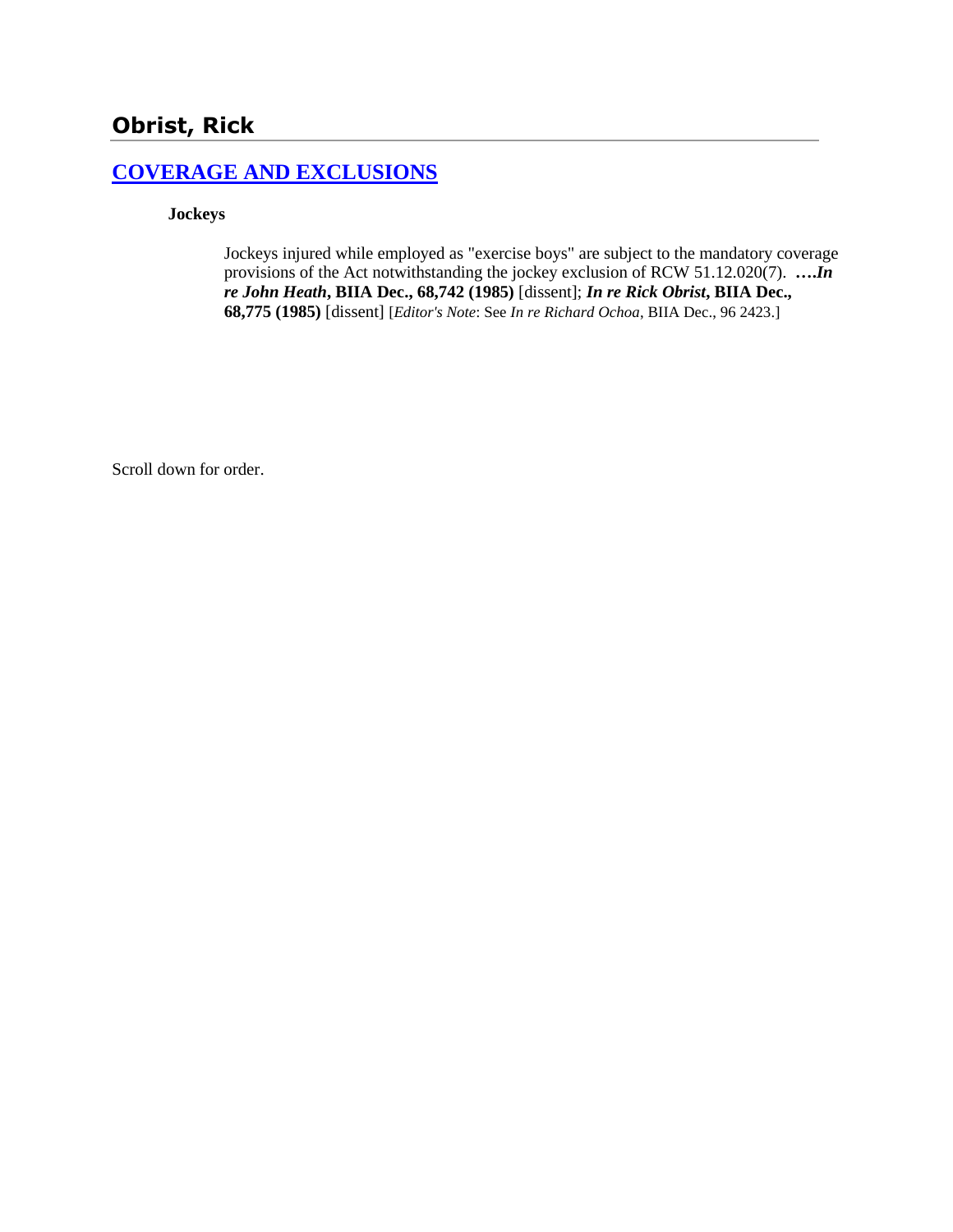#### **BEFORE THE BOARD OF INDUSTRIAL INSURANCE APPEALS STATE OF WASHINGTON**

**)**

**IN RE: RICK L. OBRIST ) DOCKET NO. 68,775**

**CLAIM NO. J-427080 ) DECISION AND ORDER**

APPEARANCES:

Claimant, Rick L. Obrist, by Delay, Curran, Thompson & Pontarolo, per Robert H. Thompson, Jr.

Employer, Robert and Joe Miller, (Account Finaled)

Department of Labor and Industries, by The Attorney General, per Gayle Barry and Greg M. Kane, Assistants

This is an appeal filed by the claimant, Rick L. Obrist, on September 21, 1984 from an order of the Department of Labor and Industries dated September 7, 1984, which adhered to the provisions of a prior order dated June 18, 1984 rejecting the claimant's application for benefits on the basis that he was a jockey participating in or preparing for race meets licensed by the Washington Horse Racing Commission, and the employer had not made provisions for coverage by means of elective adoption. **REVERSED AND REMANDED**.

# **DECISION**

Pursuant to RCW 51.52.104 and RCW 51.52.106, this matter is before the Board for review and decision on a timely Petition for Review filed by Mr. Obrist to a Proposed Decision and Order issued on April 1, 1985 in which the order of the Department dated September 7, 1984 was affirmed. We also consider this case with a companion appeal, In re John B. Heath, Docket No. 68,742, which raises an identical issue.

The Board has reviewed the evidentiary rulings in the record of proceedings and finds that no prejudicial error was committed and said rulings are hereby affirmed.

The issue presented by this appeal and the evidence presented by the parties are, for the most part, adequately set forth in the Proposed Decision and Order. We have granted review because in our view RCW 51.12.010 requires a narrower interpretation of the exclusionary language of RCW 51.12.020(8) than that applied by the Department of Labor and Industries.

Rick Obrist, the claimant, testified that he has worked both as an exercise boy (gallop boy) and as a jockey, and is currently licensed as a jockey. In 1983 Mr. Obrist worked for Joe Miller and Bob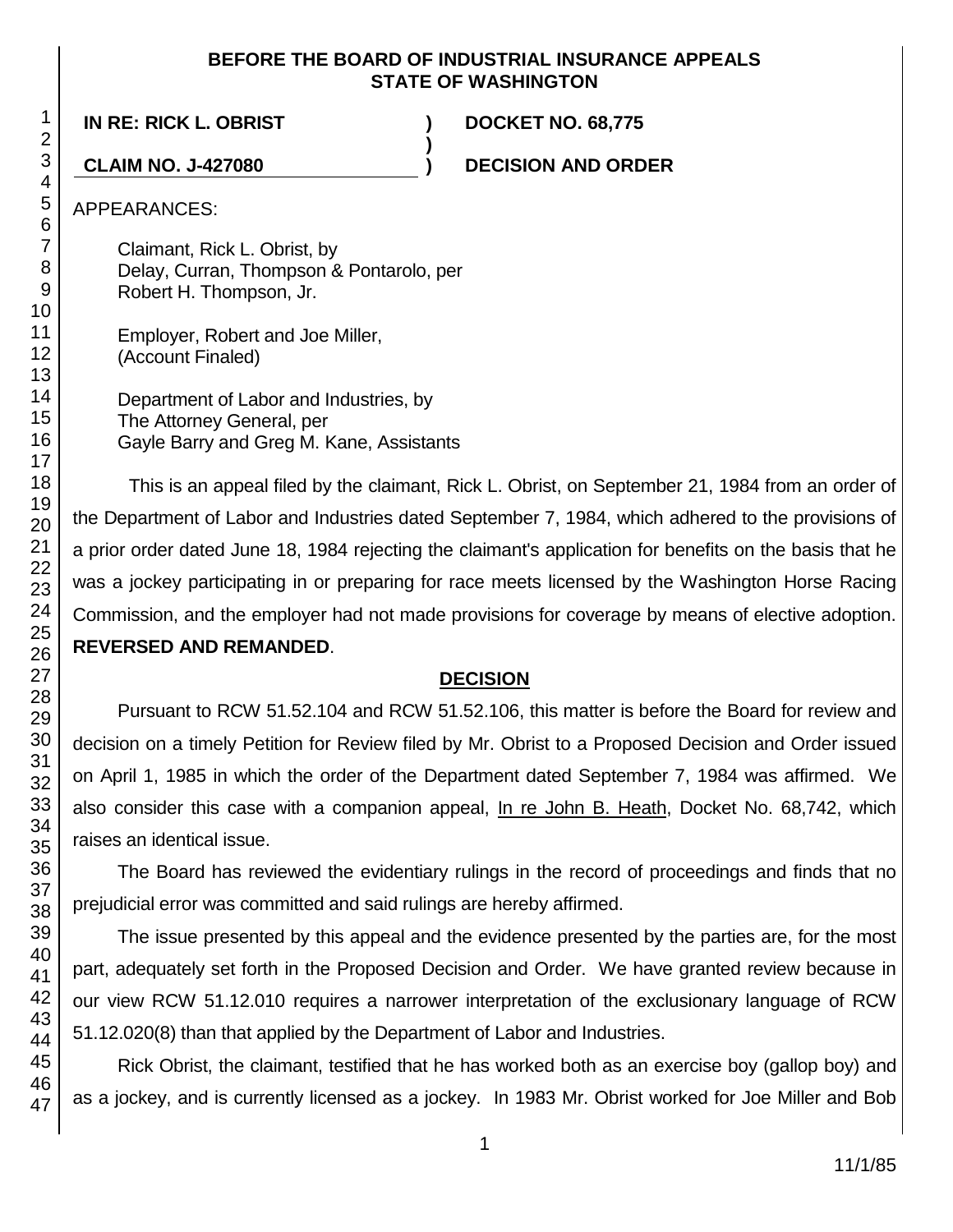Miller as both a jockey and an exercise boy. However, in 1984 he worked for them exclusively as an exercise boy. On April 4, 1984, he posted a public notice stating that from 5:00 a.m. to 10:00 a.m. he would be working as a gallop boy and would not be considered a jockey. At 7:30 a.m. on May 25, 1984, while exercising a horse for the Millers, he was thrown from the horse and injured. Mr. Obrist was not assigned to ride that horse as a jockey and, in his opinion, he was working as an exercise

Mr. Obrist's testimony is supported by the testimony of fellow jockeys who stated that an exercise boy customarily gallops horses in the morning as part of the horse's training regimen. A jockey will run a horse approximately an hour prior to a race to prepare both the jockey and the horse for the upcoming race. In their opinion Rick Obrist was working as an exercise boy, not a jockey, at the time of his injury.

To some extent the functions and responsibilities of jockeys and exercise boys overlap. Both have the responsibility of exercising and training a horse for racing. Up to two days before a race meet the exercise boy's responsibility is to provide a daily exercise regimen by galloping the horse. The horse is then "breezed" for the last two days. Normally the jockey only prepares the horse an hour before the race meet, which usually begins at 4:00 p.m.

It appears that both the Department and the dissent have placed undue reliance on Mr. Obrist's license as a jockey, rather than his actual work status. To put it another way, does the mere fact that a horse rider has a license to be a jockey make him a jockey? Analysis of the applicable administrative rules and statute confirms that it is the worker's working status, rather than his licensed status, which controls his coverage.

There is no question that RCW 51.12.020(8) excludes from mandatory coverage:

"jockeys while participating in or preparing horses for race meets . . ."

Nevertheless, jockeys may elect coverage and there are two classifications of risk categories in the event that such election is taken. WAC 296-17-739 (Classification 67-8) includes "racing jockeys" and "professional racing drivers", whereas WAC 296-17-731(Classification 66-9) includes, among others, "exercise boys" and "jockeys . . . N.O.C." (not otherwise classified). Thus, the Department has recognized the different risks associated with a racing jockey as distinguished from a non-racing jockey. Thus, the mere fact that a worker is licensed as a jockey does not necessarily mean that he is properly classified for premium purposes as a racing jockey.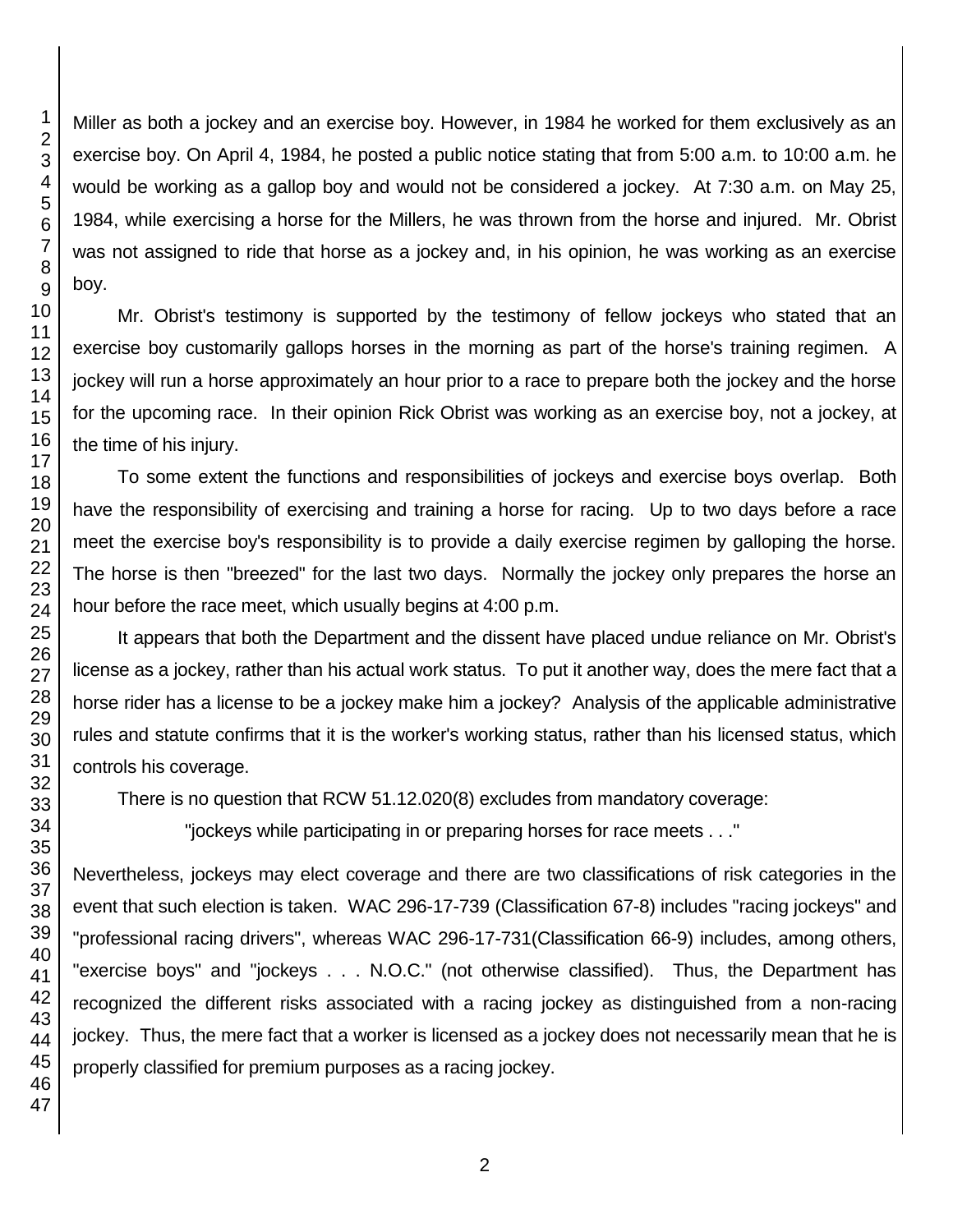In passing RCW 51.12.020(8) the Legislature intended only to exclude mandatory industrial insurance coverage for persons qualified and employed as a jockey. As a jockey's preparation of a horse only occurs on the day the race is to occur, and no galloping of the horse occurs for two days prior to a race, it is clear that Mr. Obrist's galloping of the horse was part of a training regimen rather than in preparation for a race. Although this work may have been in violation of the rules and regulations of the Washington Horse Racing Commission, it does not change his employment status. Further, this analysis is consistent with the two distinct risk classifications provided for jockeys.

Accordingly, for the reasons discussed, we reverse the Department order of September 7, 1984 and remand it to the Department with instructions to accept Mr. Obrist's application for benefits and to take such further and appropriate action as is indicated or required by law.

### **FINDINGS OF FACT**

- 1. On June 5, 1984, the claimant, Rick L. Obrist, filed an accident report with the Department of Labor and Industries alleging an industrial injury on May 25, 1984, while in the course of his employment with Robert and Joe Miller. On June 18, 1984, the Department issued an order rejecting the claim for the reason that the claimant was a jockey participating in or preparing for race meets licensed by the Washington horse racing commission, and the employer had not made provisions for coverage by means of elective adoption. On July 20, 1984, the Department received a protest and request for reconsideration of the June 18, 1984 Department order. On July 27, 1984, the Department issued an order holding the June 18, 1984 order in abeyance. On September 7, 1984, the Department issued an order holding that the claim was to remain rejected pursuant to the provisions of the June 18, 1984 Department order. On September 21, 1984 the Board of Industrial Insurance Appeals received a notice of appeal filed on behalf of the claimant, from the September 7, 1984 Department order. On October 3, 1984, the Board issued its order granting the appeal, assigning it Docket No. 68,775, and directing that proceedings be held.
- 2. On May 25, 1984, Rick L. Obrist was thrown from a horse, trampled and suffered injuries requiring medical treatment, while in the course of his employment as an exercise boy for Robert Miller and Joe Miller.
- 3. On May 25, 1984 the claimant, Rick L. Obrist, was hired as an exercise boy to train a horse, and was not employed as a jockey participating in or preparing a horse for a race meet.

# **CONCLUSIONS OF LAW**

1. This Board has jurisdiction of the parties and the subject matter to this appeal.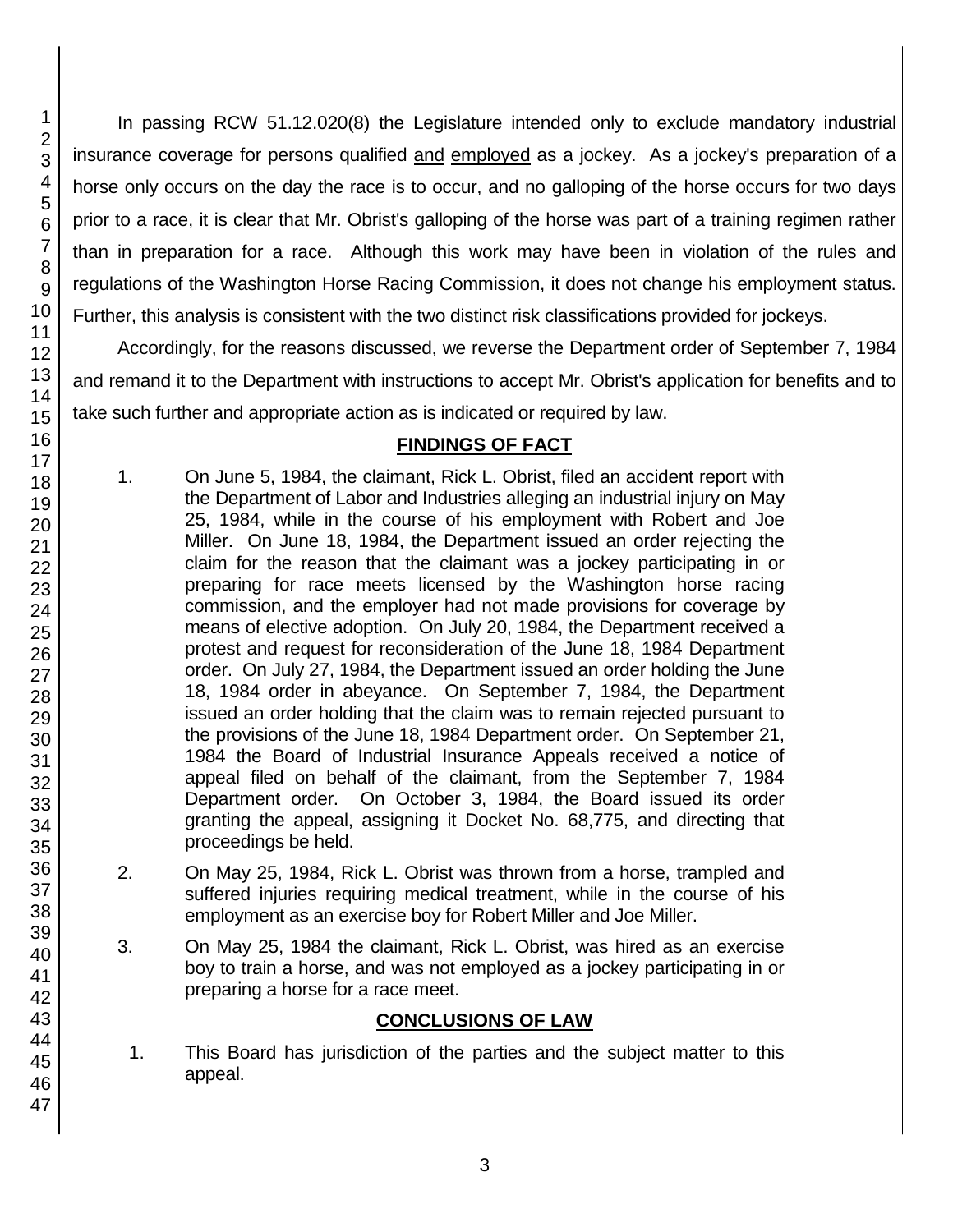- 2. When employed as an exercise boy, the claimant is not excluded from coverage of the Industrial Insurance Act pursuant to RCW 51.12.020(8).
- 3. The order of the Department of Labor and Industries dated September 7, 1984, which adhered to the provisions of a prior order dated June 18, 1984 rejecting claimant's application for benefits on the basis that the claimant was a jockey participating in or preparing horses for race meets licensed by the Washington horse racing commission and the employer had not made provisions for coverage by means of elective adoption, is incorrect and should be reversed and remanded with instructions to allow the claimant's application for benefits.

It is so ORDERED.

Dated this 1st day of November, 1985.

#### BOARD OF INDUSTRIAL INSURANCE APPEALS

| /s/                  |             |
|----------------------|-------------|
| <b>GARY B. WIGGS</b> | Chairperson |
| /s/                  |             |

FRANK E. FENNERTY, JR. Member

#### **DISSENTING OPINION**

The Board majority is drawing an exceedingly fine line when it determines that the claimant at the time of his injury was engaged to "train a horse" but was not engaged in "preparing a horse for a race meet." Is there any doubt that the horse he was "training" was a race horse? What was he training the horse for, if it wasn't to "prepare" the horse for the horse races? Ms. Obrist was indubitably "preparing" a horse for a "race meet" within the intent of RCW 51.12.020(8), regardless of whether or not he was at that time preparing the horse for a particular race in the race meet.

It is clear from the record -- and, indeed, a matter of common knowledge regarding the horse-racing industry in this state -- that "jockeys", i.e., persons who ride race horses, perform that general function in various ways, whether riding the horse in the race itself, or "working" the horse a relatively short time before a race to prepare both the horse and rider for that race, or exercising race horses as part of an on-going training and conditioning regimen. Clearly, as the Board majority notes, these functions overlap, and there is a lot of inter-change of riders in going from one to another of these functions. I believe it was the intent of the horse racing industry -- and the legislative intent - that the 1977 exclusion from mandatory industrial insurance coverage (1977 ex. sess., Ch. 323, Sec. 7) was to apply to all the above-described functions of race horse riding. As noted in the Proposed